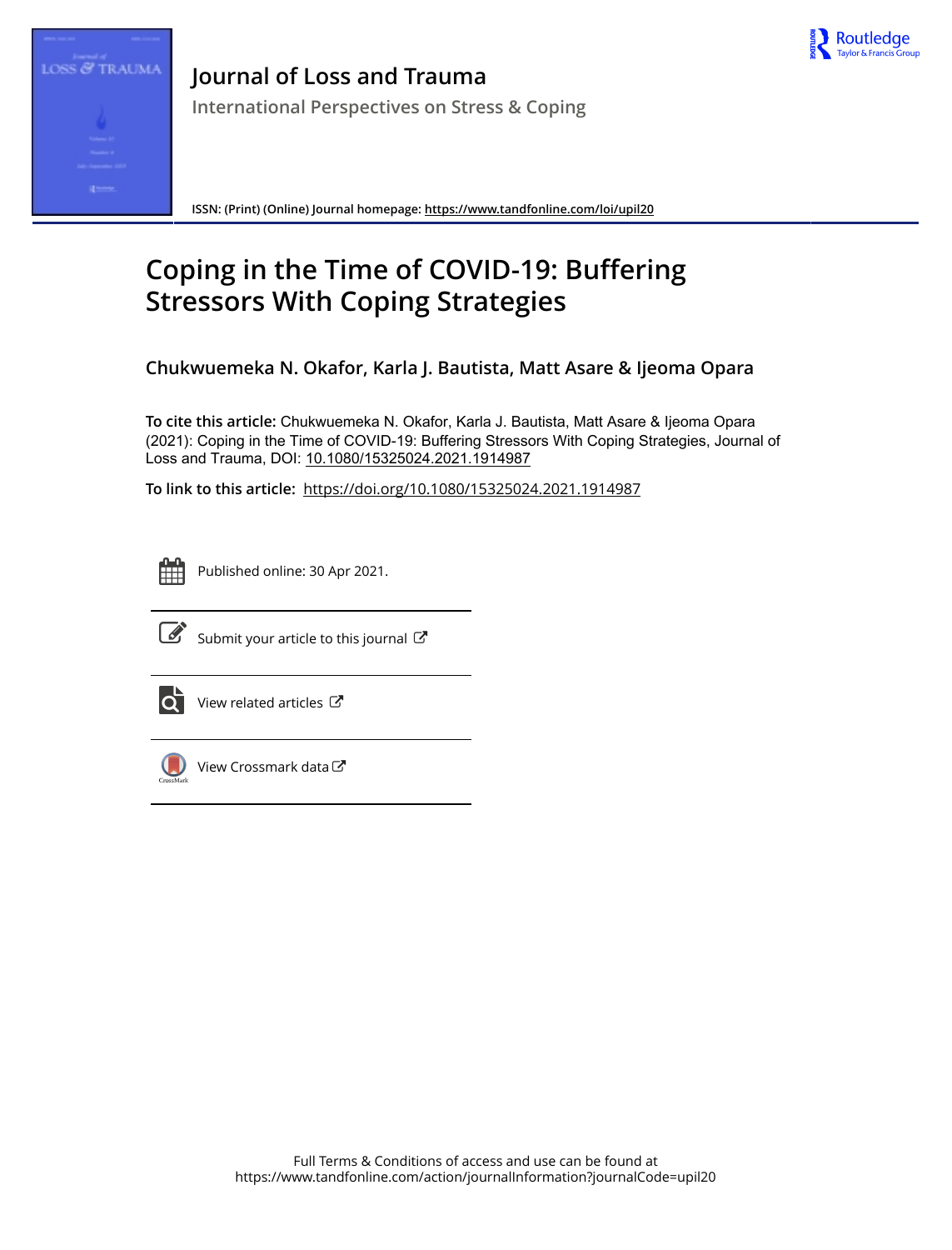

Check for updates

# <span id="page-1-0"></span>Coping in the Time of COVID-19: Buffering Stressors With Coping Strategies Strategies<br>Strategies

Chukwuemeka N. Okafor<sup>a</sup>, Karla J. Bautista<sup>a</sup>, Matt Asare<sup>a</sup>, and Ijeoma Opara<sup>b</sup>

<sup>a</sup>Department of Public Health, Robbins College of Health and Human Sciences, Baylor University, Waco, TX, USA; <sup>b</sup>Department of Social & Behavioral Sciences, School of Public Health, Yale University, New Haven, CT, USA

#### ABSTRACT

Policies to reduce the spread of COVID-19 are negatively impacting the psychological well-being of the general population. This cross-sectional study explores the associations of coping strategies with symptoms of depression and anxiety among adults residing in the United States. Our results showed that participants who turned to religion were less depressed or anxious. Those engaging in substance use, behavioral disengagement, and seeking social support for emotional reasons had increased odds of feelings of depression and anxiety about the future. These findings can be used to tailor intervention and policy-making efforts to reduce the mental health toll in the general population.

#### ARTICLE HISTORY

Received 1 April 2021 Accepted 6 April 2021

**KEYWORDS** COVID-19; pandemic; coping; stress; mental health

#### Introduction

On March 11, 2020, the World Health Organization (WHO) declared the coronavirus disease 2019 (COVID-19) a pandemic (WHO Director-General's Opening Remarks at the Media Briefing on COVID-19–11 March 2020, [2020](#page-9-0)). A month after the declaration, approximately 96% of the U.S. population were under stay-at-home advisories or orders (Ettman et al., [2020](#page-7-0)). More than a year later, 3.49 million have tested positive for COVID-19 and more than 550,000 Americans have died as a consequence of COVID-19 (CDC, [2020](#page-7-0)). Stay-at-home advisories or orders have precipitated social isolation and loneliness, contributing to an increase in the prevalence of depression and anxiety symptoms (Czeisler, [2020](#page-7-0); Ettman et al., [2020](#page-8-0); Horigian et al., 2020; Marroquín et al., 2020). Additional consequences include financial worry due to the economic downturn and the disruption of daily life (Tull et al., [2020](#page-9-0)). Although government-mandated policies are vital to decreasing the spread of COVID-19, the unintended consequences are negatively impacting psychological well-being in the general population.

CONTACT Emeka Okafor e emeka\_okafor@baylor.edu Department of Public Health, Robbins College of Health and Human Sciences, Baylor University, One Bear Place #97343, Waco, TX 76798, USA. 2021 Taylor & Francis Group, LLC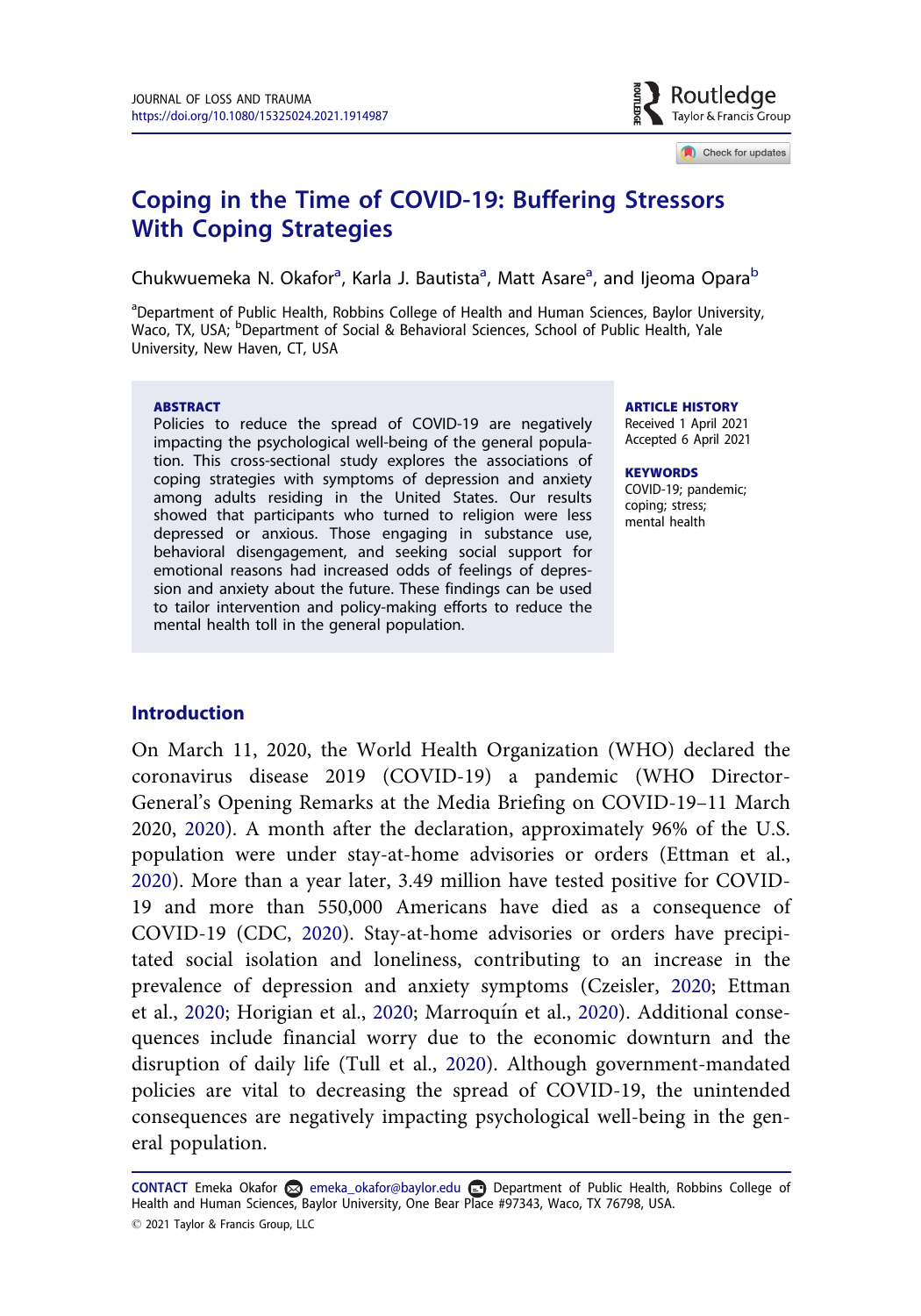<span id="page-2-0"></span>As such, the COVID-19 pandemic, the public health response, and economic downturn has made everyday life challenging and stressful, which may prompt the use of different coping strategies to manage COVID-19–related stress. Coping in the context of stressors has been described in the literature more broadly as either "problem" or "emotion" focused (Folkman & Lazarus, [1985\)](#page-7-0). Problem-focused coping involves resolving the stressful event/circumstance by eliminating the source of the stress or reducing its impact, whereas emotion-focused coping involves individuals changing their response to the stressful event or circumstance, including the prevention or reduction of the psychological impact of the stressful event. A third coping style, avoidant coping, includes strategies focused on avoiding the stressful event or circumstance by seeking support from others or by engaging in other types of activities (such as substance use) (Endler & Parker, [1990](#page-7-0)).

To date, few studies have determined the types of coping strategies used and their relationship with depression and anxiety symptoms among a general population during the COVID-19 pandemic. The purpose of this study is to explore the associations of different coping strategies including religious coping, use of emotional support, behavioral disengagement, and substance use with symptoms of depression and anxiety among adults residing in the United States in response to a continuous life stressor: the COVID-19 pandemic. We hypothesize that religious coping and use of emotional support will be associated with lower symptoms of depression and anxiety, whereas substance use and behavioral disengagement will be associated with higher depression and anxiety symptoms.

## **Methods**

#### Dependent variable

Participants were asked to indicate the extent to which they agree or disagree with a list of psychosocial and behavioral factors since the outbreak of the COVID-19 pandemic. Specifically, participants were asked, "Since the outbreak of the COVID-19 pandemic … (1) I have experienced feelings of sadness or depression or (2) I feel negative and/or anxious about the future." Response options were on a 4-point Likert scale ranging from strongly agree to strongly disagree. We created a binary variable of  $1 =$ strongly agree;  $0 =$ strongly disagree/disagree.

# Independent variable

Coping was measured with the Cope Inventory (Carver et al., [1989\)](#page-7-0). We modified the instruction in the scale to reflect COVID-19 coping strategies.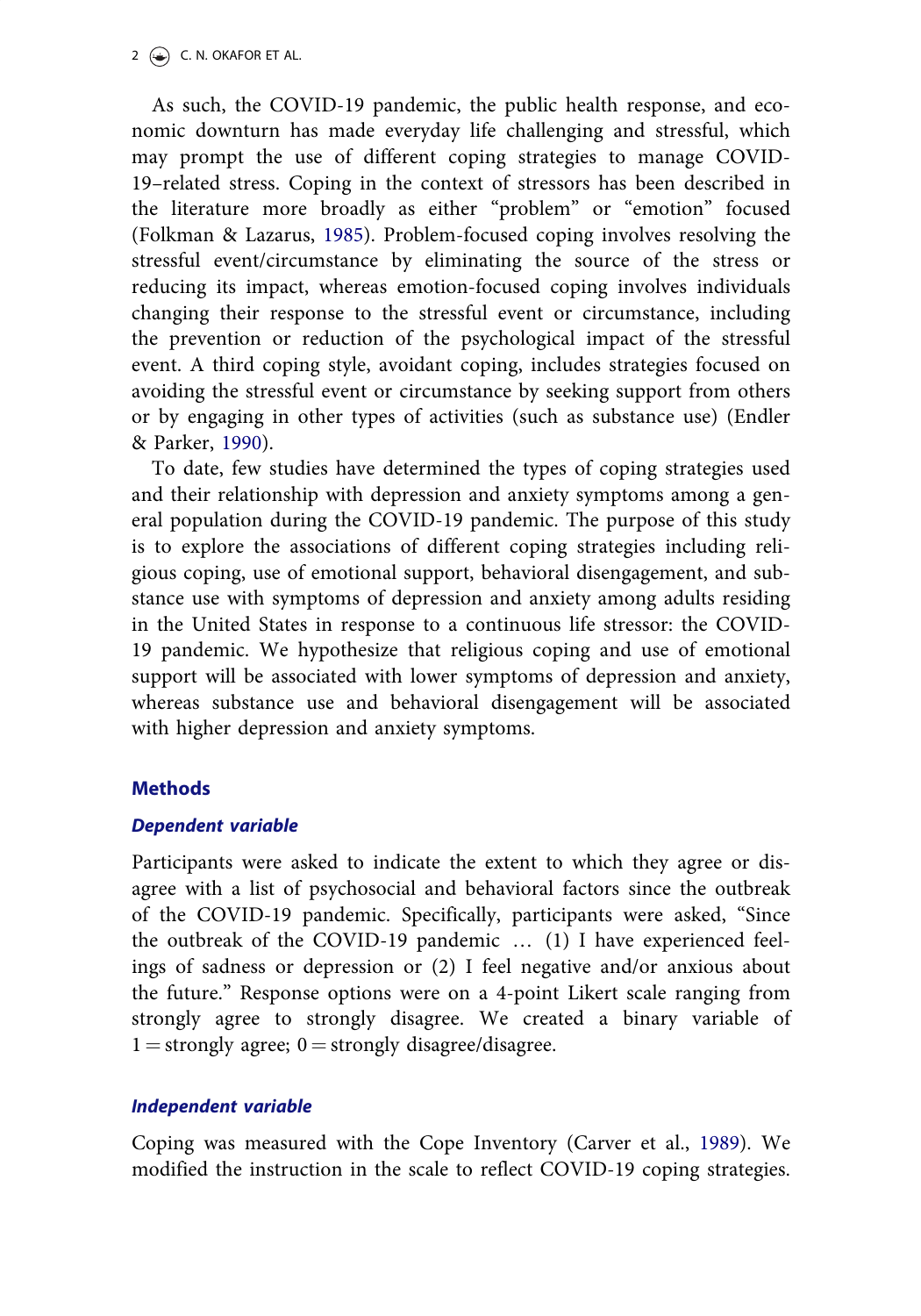Specifically, the instruction was modified as follows: "We are interested in how you have dealt with stress related to the COVID-19 pandemic. Indicate what YOU have usually done since the outbreak of the COVID-19 pandemic." We included items from the Cope Inventory related to the following subscales: religious coping, behavioral disengagement, substance use, and use of emotional support. Scores for each subscale were summed and averaged.

#### **Covariates**

Participants self-reported their age, gender, race/ethnicity, completed education, marital status, employment status (including whether they lost wages or their employment due to the COVID-19 pandemic), overall health status, and whether they had been tested for COVID-19 and the results of the test.

## Data analysis

We used bivariable and multivariable logistic regression models to determine the independent association of the different coping strategies with feelings of depression and anxiety, adjusting for covariates with a  $p$  value  $\lt$ .10 at the bivariable analysis. The dependent variables for these logistic regression models were feelings of depression and anxiety, and the primary independent variables were the four coping subscales. All statistical analysis was conducted using SAS version 9.4 (SAS Institute Inc., Cary, North Carolina, USA).

## Results

#### Sample characteristics

The study sample comprised 446 adults living in the United States. The median age of the sample was 60 years old (interquartile range  $=$  47, 67), with most being female (61%), being White (86%), having a college degree or higher (54%), being married or living together (64%), and being employed (57%). Forty-six percent reported excellent/very good health; 23% reported that they had been tested for COVID-19, of whom only 3 reported a positive COVID-19 test result. A majority reported that they experienced feelings of sadness or depression (64.5%) and felt negative and/or anxious about the future (65.0%). The most frequently used coping strategy was religious coping (mean  $= 2.34$ , standard deviation [SD]  $= 1.1$ ), followed by use of emotional support (mean  $= 2.10$ , SD  $= 0.8$ ) and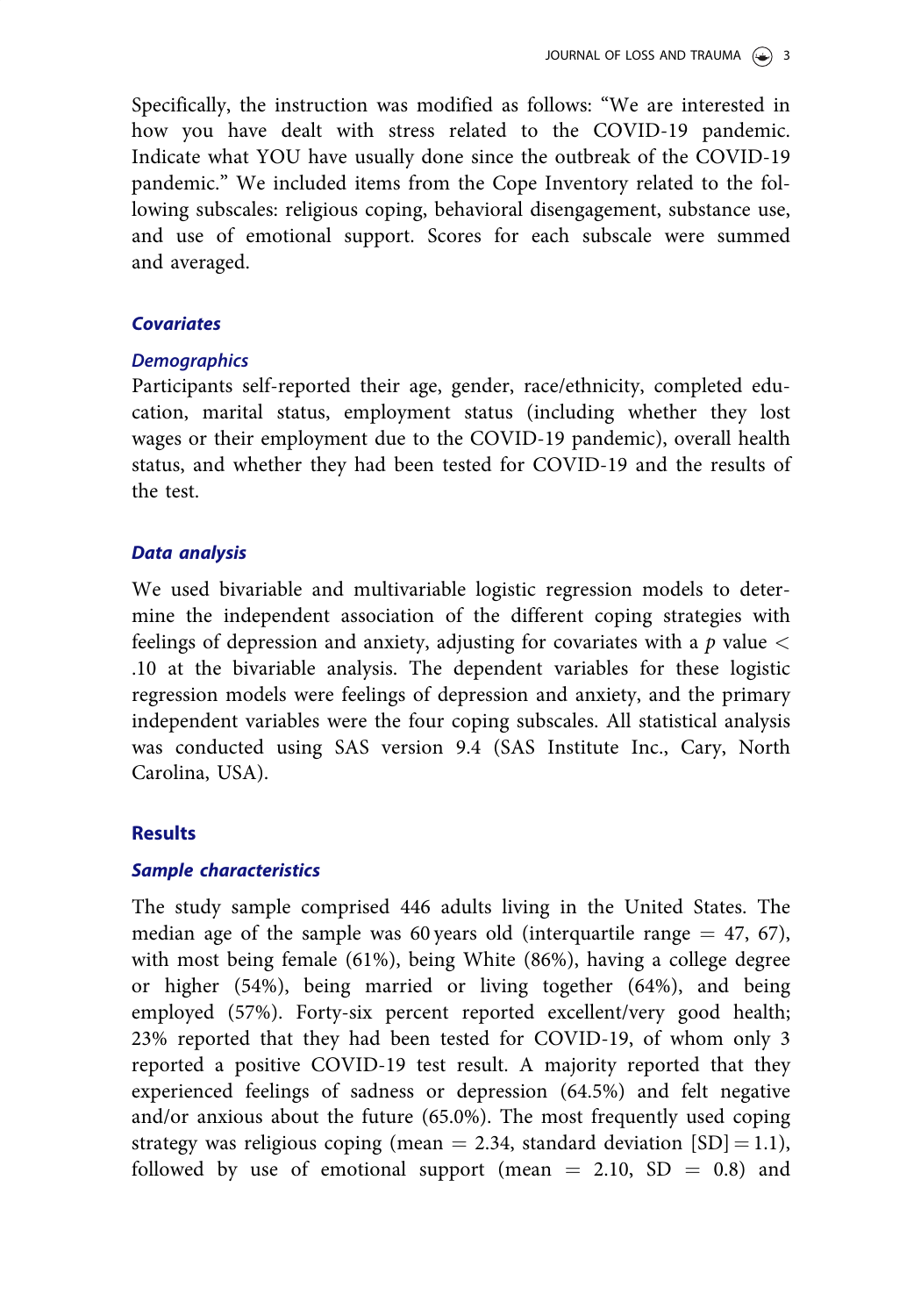|                          | Feelings of sadness or depression<br>aOR (95% CI) | Negative and/or anxious about the future<br>aOR (95% CI) |  |
|--------------------------|---------------------------------------------------|----------------------------------------------------------|--|
| Coping styles            |                                                   |                                                          |  |
| Religious coping         | 0.80(0.64, 1.02)                                  | $0.74$ $(0.58, 0.93)$                                    |  |
| Use of emotional support | 1.77(1.27, 2.45)                                  | 1.46 (1.06, 2.02)                                        |  |
| Substance use            | 3.59 (1.47, 8.74)                                 | $1.68$ (0.83, 3.38)                                      |  |
| Behavioral disengagement | 3.09(1.85, 5.17)                                  | 3.27 (1.92, 5.58)                                        |  |

#### <span id="page-4-0"></span>Table 1. Association of coping styles with symptoms of distress.

Note. Models were adjusted for age, sex, employment status and overall health status.

 $aOR =$  adjusted odds ratio;  $CI =$  confidence interval.

behavioral disengagement (mean  $= 1.51$ , SD  $= 0.6$ ). Substance use coping was the least-used coping strategy (mean  $= 1.23$ , SD  $= 0.5$ ).

#### Coping strategies and symptoms of distress

Coping with religion was the only coping style associated with decreased odds of feelings of sadness or depression and negative and/or anxious about the future, although only the latter was significant (adjusted odds ratio  $[aOR]$  for feelings of depression  $= 0.80, 95\%$  confidence interval  $[CI]$ : 0.64, 1.02 and feelings of anxiety,  $aOR = 0.74$ , 95% CI: 0.58, 0.93; Table 1). Use of emotional support was significantly associated with increased odds of feelings of sadness/depression (aOR = 1.77, 95% CI: 1.27, 2.45) and feeling anxious about the future ( $aOR = 1.46$ , 95% CI: 1.06, 2.02, Table 1). Behavioral disengagement and substance use showed increased odds of feelings of sadness/depression and anxiety about the future.

## **Discussion**

In this study of COVID-19–related coping strategies and their association with feelings of depression and anxiety among adults in the United States, we found that participants who engaged in religious coping were less likely to feel depressed or have anxiety symptoms. Participants engaging in other coping strategies including substance use, behavioral disengagement, and seeking social support for emotional reasons had increased odds of feelings of depression and anxiety about the future.

Our finding that religious coping with COVID-19 stress is associated with reduced odds of feelings of depression and anxiety is consistent with the literature (Ano & Vasconcelles, [2005](#page-7-0); Ellison et al., [2001;](#page-7-0) Koenig, [2009;](#page-8-0) Robbins & Francis, [2000](#page-8-0); Weber & Pargament, [2014\)](#page-9-0). In one of the few studies related to COVID-19 conducted in the United States, religious coping and trust in God correlated with reduced COVID-19–related stress among a sample of Orthodox Jews in the United States (Pirutinsky et al., [2020](#page-8-0)). The mechanisms underlying links between religious coping with reduced symptoms of distress are multifaceted but include two emotion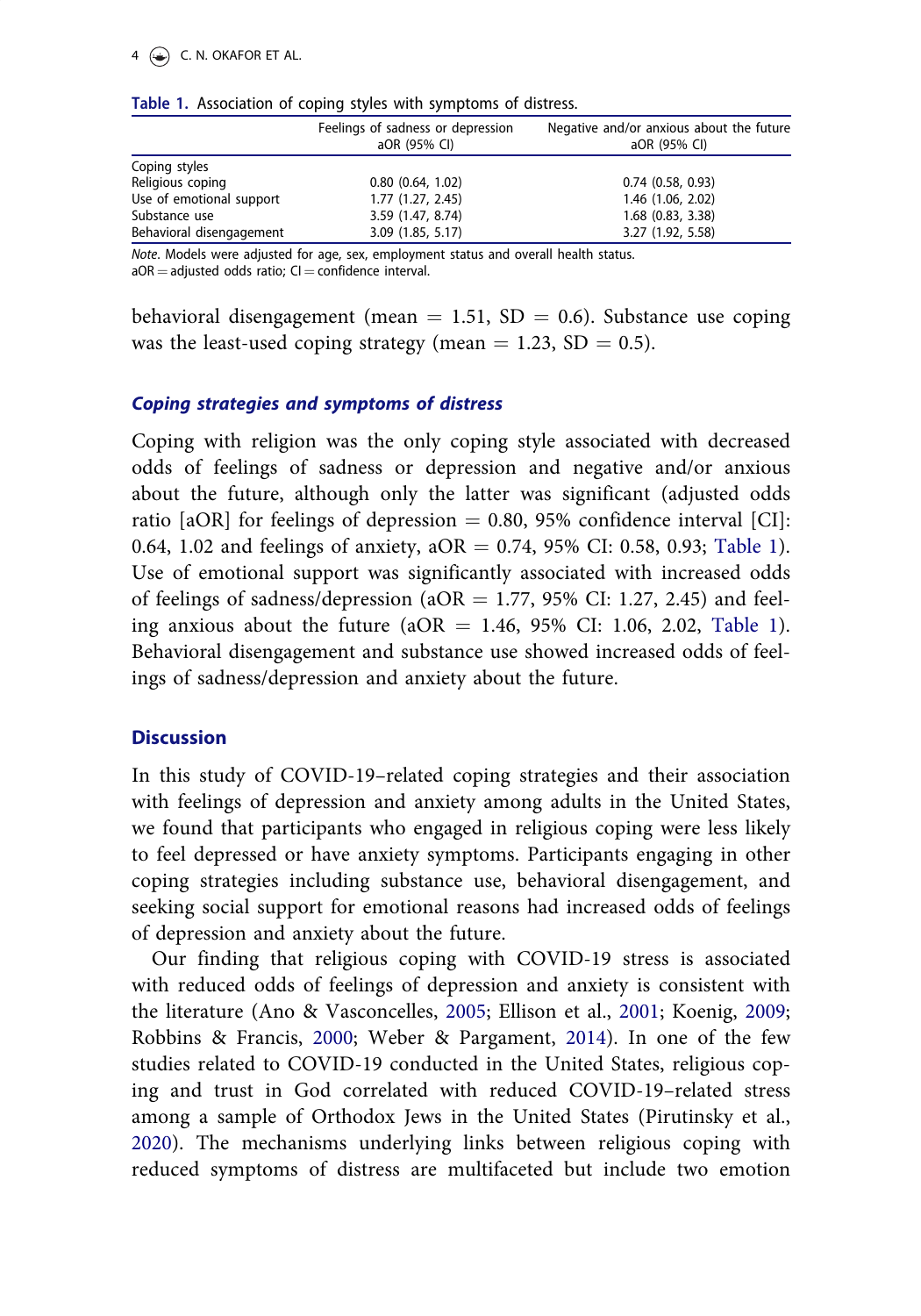<span id="page-5-0"></span>regulation strategies: positive reappraisals and coping self-efficacy (Thomas & Savoy, [2014;](#page-9-0) Vishkin et al., [2016](#page-9-0)). Specifically, individuals who engage in religious coping use the comfort and meaning to life from their religious beliefs to reinterpret stressful/traumatic situations positively (i.e., positive reappraisal) and to increase their confidence that they can cope with the stressful/traumatic events (i.e., coping self-efficacy) (Dolcos et al., [2021](#page-7-0)).

Conversely, we found that other coping strategies including substance use, behavioral disengagement, and use of emotional support were associated with higher odds of COVID-19–related symptoms of distress. Substance use and behavioral disengagement coping strategies have been found to exacerbate symptoms of stress, anxiety, and depressive symptoms (Coiro et al., [2017\)](#page-7-0). Moreover, alcohol and drug use can also pose deleterious health outcomes, including increased likelihood of addiction (Camı & Farré, [2003](#page-7-0)), cardiovascular disease (O'Keefe et al., [2018;](#page-8-0) Rehm et al., [2017;](#page-8-0) Toma et al., [2017](#page-9-0)), and overall poor well-being (Appleton et al., [2018;](#page-7-0) Jacob et al., [2021\)](#page-8-0). Our finding related to use of emotional social support is at odds with prior research (Gariepy et al., [2016;](#page-8-0) Santini et al., [2020;](#page-8-0) Wang et al., [2018](#page-9-0)). Use of and perceived emotional support has been previously associated with lower depression symptoms among men with HIV infection (Deichert et al., [2008](#page-7-0)) and individuals with adverse childhood experiences (Brinker & Cheruvu, [2017](#page-7-0)). It is possible that use of emotional support was associated with increased odds of symptoms of distress in this study because those who used emotional support had greater COVID-19–related stress and found it difficult to cope on their own and relied on others to manage their COVID-19–related stress (Hagan et al., [2017](#page-8-0)). Our finding could also suggest that individuals who sought emotional support to cope with COVID-19–related stress may not have received adequate support, due to social distancing and stay-at-home orders, which increased isolation. This is plausible since COVID-19–related stress was widespread and those who often give support to others, or caregivers, may be experiencing stress themselves.

While this study has several strengths, there are few limitations. Our sample was generally older, less racially/ethnically diverse, and more educated than the general U.S. population. Therefore, findings in this study are not generalizable to the U.S. population. Second, psychological distress were assessed using a single question which does not indicate clinically relevant elevated depression and anxiety symptoms. Third, we assessed a limited type of coping types from the Brief COPE Scale. Last, our data were obtained via self-report; therefore, we encourage future research in this area to use multiple sources of data such as clinical diagnosis and medical charts.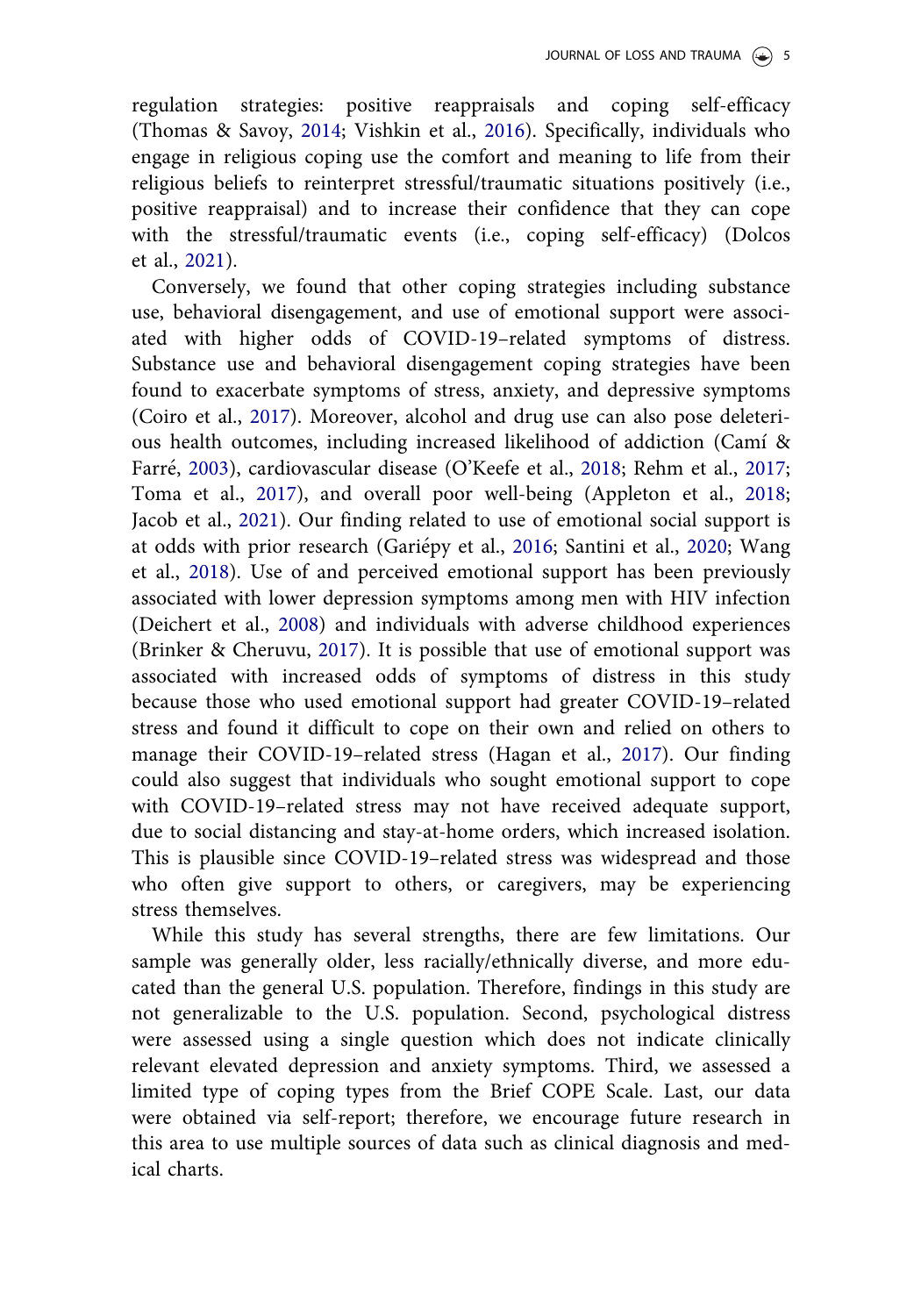# <span id="page-6-0"></span>**Conclusions**

In this study comprising predominantly older Americans during the COVID-19 pandemic, religious coping was associated with reduced odds of reporting psychological distress. Conversely, other coping strategies were associated with increased odds of psychological distress. These findings underscore the important role religion plays in psychological well-being. Given the promising results shown by religious-focused therapies on psy-chological well-being (Gonçalves et al., [2015;](#page-8-0) Hook et al., [2010](#page-8-0)), our findings further serve to increase motivation to incorporate religious beliefs into psychosocial therapy to improve psychological distress.

#### Disclosure statement

The authors declare that there is no conflict of interest.

#### Notes on contributors

Dr. Chukwuemeka Okafor is an assistant professor of epidemiology in the Department of Public Health at Baylor University. Dr Okafor's research interests focuses on the epidemiology of substance use among persons living with or at risk for HIV infection and other vulnerable populations. He is interested in the design, implementation, and evaluation of substance use interventions for these populations. His research also involves bridging behavioral measures (particularly substance use) with biological markers of clinical outcomes in epidemiologic and intervention science.

Karla J. Bautista is a graduating master of public health student with a concentration in community health. She is an advocate for promoting resilience and advancing equity at a community level through community-engaged research, cross-sector collaboration, and community engagement. She currently holds multiple positions in local nonprofits that focus on education, economic development, and mental health in the Spanish-speaking population. She received her bachelor of science in biology from Baylor University.

Dr. Matt Asare is an assistant professor of behavioral sciences in the Department of Public Health at Baylor University. Dr. Asare's research interest is in the area of health disparities relating to cancer control and prevention, patient–provider relationship, cultural humility and responsiveness, and sexual education. His scholarship is grounded in theories to facilitate pro-health behavior changes at the individual and community levels, especially among racial and ethnic minorities and underserved populations.

Dr. Ijeoma Opara is an assistant professor of racism and health in the Department of Social and Behavioral Sciences at Yale School of Public Health. Dr. Opara is also the founding director of The Substance Abuse and Sexual Health (SASH) Lab ([www.oparalab.](http://www.oparalab.org) [org\)](http://www.oparalab.org). Dr. Opara defines herself as a community-based participatory researcher with experience in working with youth and community organizations dedicated to reducing substance use in urban communities. Dr. Opara received her PhD in family science and human development from Montclair State University, a master of social work from New York University, a master of public health from New York Medical College, and a bachelor of arts in psychology from New Jersey City University.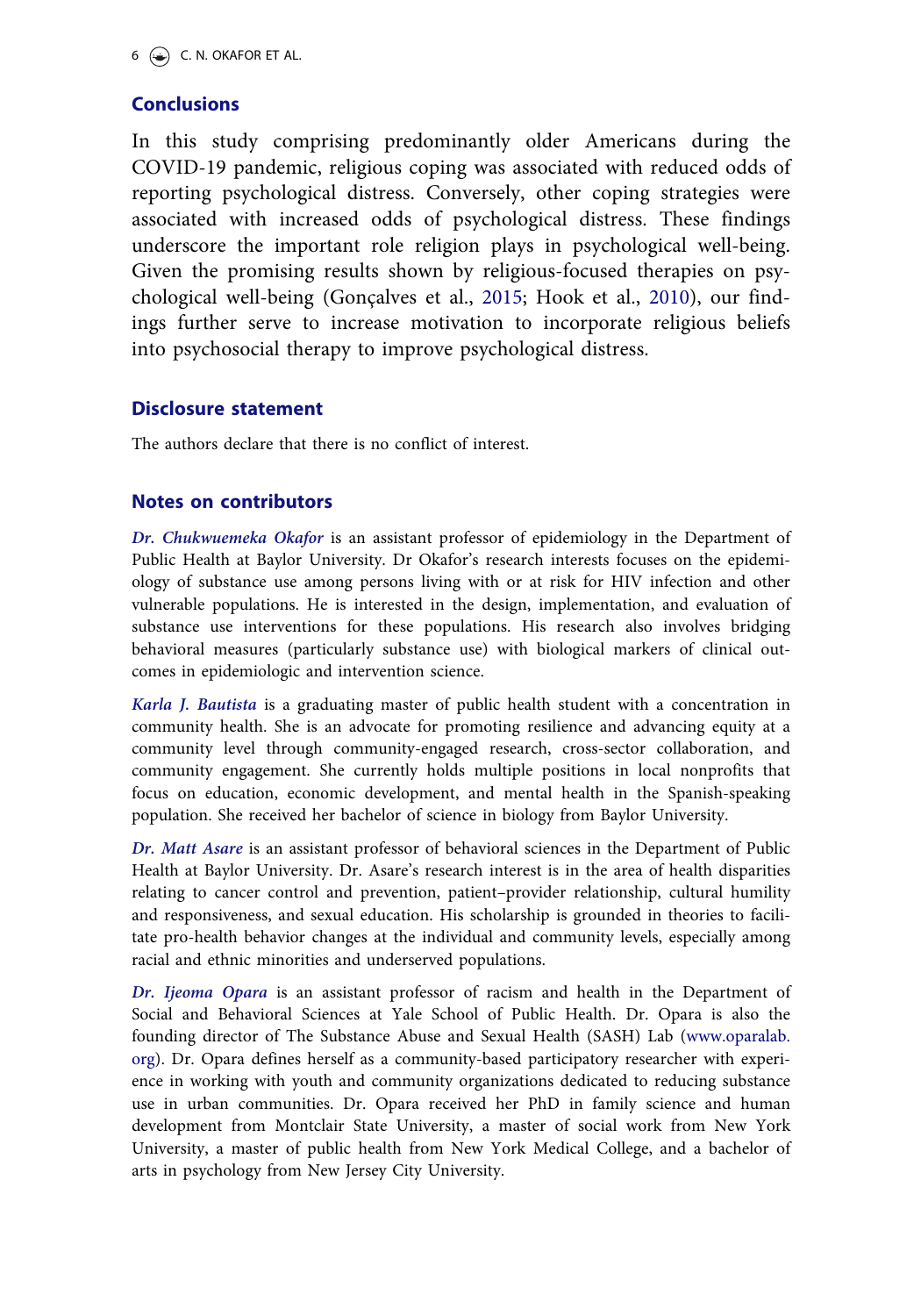#### <span id="page-7-0"></span>**References**

- Ano, G. G., & Vasconcelles, E. B. ([2005\)](#page-4-0). Religious coping and psychological adjustment to stress: A meta-analysis. Journal of Clinical Psychology, 61(4), 461–480. [https://doi.org/10.](https://doi.org/10.1002/jclp.20049) [1002/jclp.20049](https://doi.org/10.1002/jclp.20049)
- Appleton, A., James, R., & Larsen, J. ([2018\)](#page-5-0). The association between mental wellbeing, levels of harmful drinking, and drinking motivations: A cross-sectional study of the UK adult population. International Journal of Environmental Research and Public Health, 15(7), 1333. <https://doi.org/10.3390/ijerph15071333>
- Austenfeld, J. L., & Stanton, A. L. (2004). Coping through emotional approach: A new look at emotion, coping, and health-related outcomes. Journal of Personality, 72(6), 1335–1364. <https://doi.org/10.1111/j.1467-6494.2004.00299.x>
- Brinker, J., & Cheruvu, V. K. [\(2017\)](#page-5-0). Social and emotional support as a protective factor against current depression among individuals with adverse childhood experiences. Preventive Medicine Reports, 5, 127–133. <https://doi.org/10.1016/j.pmedr.2016.11.018>
- Camí, J., & Farré, M. [\(2003](#page-5-0)). Drug addiction. New England Journal of Medicine, 349(10), 975–986. <https://doi.org/10.1056/NEJMra023160>
- Carver, C. S., Scheier, M. F., & Weintraub, J. K. [\(1989](#page-2-0)). Assessing coping strategies: A theoretically based approach. Journal of Personality and Social Psychology, 56(2), 267–283. <https://doi.org/10.1037/0022-3514.56.2.267>
- CDC ([2020,](#page-1-0) March 28). COVID data tracker. Centers for Disease Control and Prevention. <https://covid.cdc.gov/covid-data-tracker>
- Coiro, M. J., Bettis, A. H., & Compas, B. E. [\(2017](#page-5-0)). College students coping with interpersonal stress: Examining a control-based model of coping. Journal of American College Health, 65(3), 177–186. <https://doi.org/10.1080/07448481.2016.1266641>
- Czeisler, M. E. [\(2020\)](#page-1-0). Mental health, substance use, and suicidal ideation during the COVID-19 Pandemic—United States, June 24–30, 2020. MMWR. Morbidity and Mortality Weekly Report, 69. <https://doi.org/10.15585/mmwr.mm6932a1>
- Deichert, N. T., Fekete, E. M., Boarts, J. M., Druley, J. A., & Delahanty, D. L. ([2008](#page-5-0)). Emotional support and affect: Associations with health behaviors and active coping efforts in men living with HIV. AIDS and Behavior, 12(1), 139–145. [https://doi.org/10.](https://doi.org/10.1007/s10461-007-9214-y) [1007/s10461-007-9214-y](https://doi.org/10.1007/s10461-007-9214-y)
- Dolcos, F., Hohl, K., Hu, Y., & Dolcos, S. ([2021](#page-5-0)). Religiosity and resilience: Cognitive reappraisal and coping self-efficacy mediate the link between religious coping and wellbeing. Journal of Religion and Health. <https://doi.org/10.1007/s10943-020-01160-y>
- Ellison, C. G., Boardman, J. D., Williams, D. R., & Jackson, J. S. [\(2001](#page-4-0)). Religious involvement, stress, and mental health: Findings from the 1995 Detroit Area Study. Social Forces, 80(1), 215–249. <https://doi.org/10.1353/sof.2001.0063>
- Endler, N. S., & Parker, J. D. ([1990](#page-2-0)). Multidimensional assessment of coping: A critical evaluation. Journal of Personality and Social Psychology, 58(5), 844–854. [https://doi.org/](https://doi.org/10.1037/0022-3514.58.5.844) [10.1037/0022-3514.58.5.844](https://doi.org/10.1037/0022-3514.58.5.844)
- Ettman, C. K., Abdalla, S. M., Cohen, G. H., Sampson, L., Vivier, P. M., & Galea, S. ([2020](#page-1-0)). Prevalence of depression symptoms in US adults before and during the COVID-19 pandemic. JAMA Network Open, 3(9), e2019686. [https://doi.org/10.1001/jamanetworkopen.](https://doi.org/10.1001/jamanetworkopen.2020.19686) [2020.19686](https://doi.org/10.1001/jamanetworkopen.2020.19686)
- Folkman, S., & Lazarus, R. S. ([1985](#page-2-0)). If it changes it must be a process: Study of emotion and coping during three stages of a college examination. Journal of Personality and Social Psychology, 48(1), 150–170. <https://doi.org/10.1037//0022-3514.48.1.150>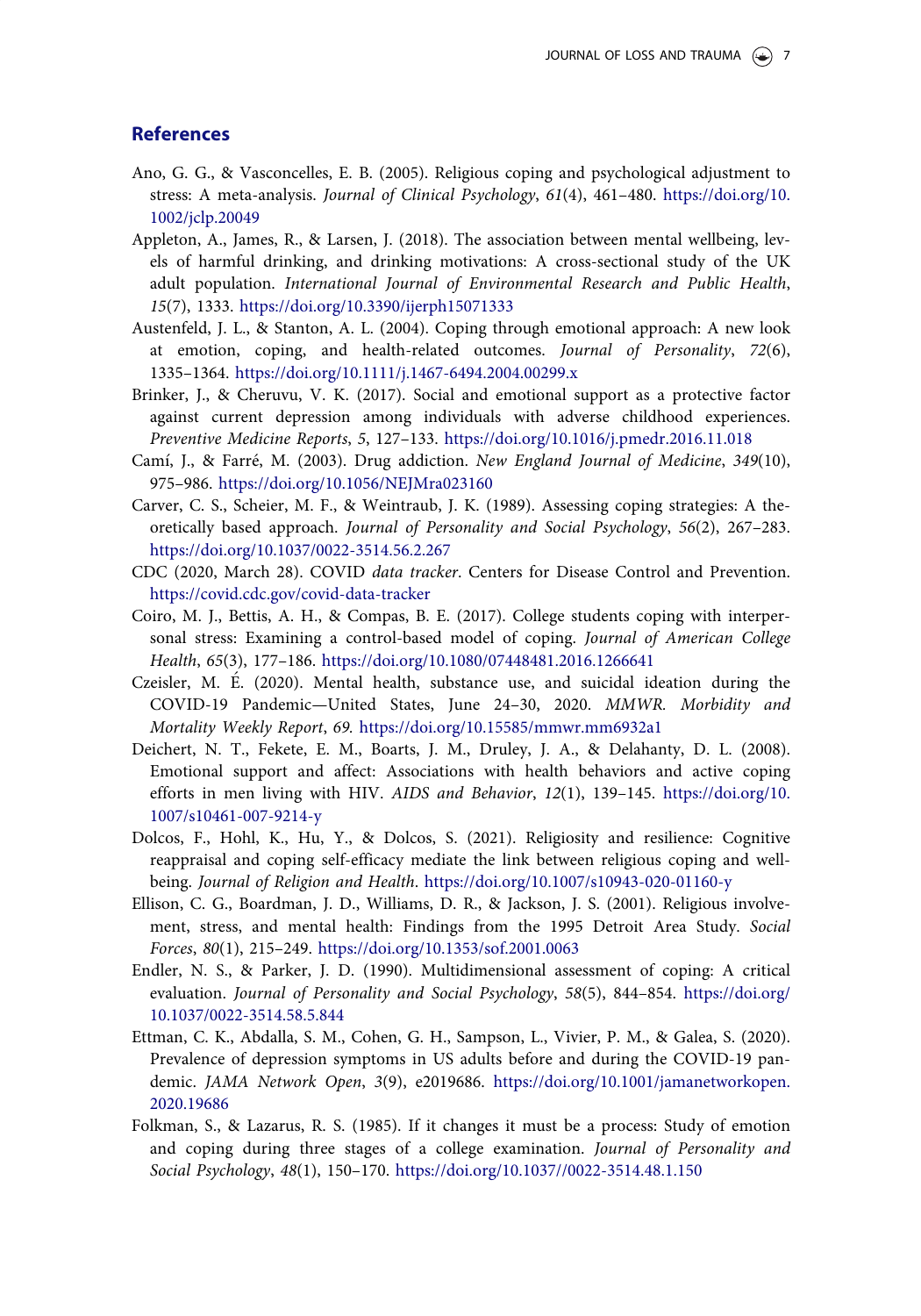- <span id="page-8-0"></span>Gariepy, G., Honkaniemi, H., & Quesnel-Vallee, A. ([2016](#page-5-0)). Social support and protection from depression: Systematic review of current findings in Western countries. The British Journal of Psychiatry, 209(4), 284–293. <https://doi.org/10.1192/bjp.bp.115.169094>
- Gonçalves, J. P. B., Lucchetti, G., Menezes, P. R., & Vallada, H. [\(2015\)](#page-6-0). Religious and spiritual interventions in mental health care: A systematic review and meta-analysis of randomized controlled clinical trials. Psychological Medicine, 45(14), 2937–2949. [https://](https://doi.org/10.1017/S0033291715001166) [doi.org/10.1017/S0033291715001166](https://doi.org/10.1017/S0033291715001166)
- Hagan, T. L., Fishbein, J. N., Nipp, R. D., Jacobs, J. M., Traeger, L., Irwin, K. E., Pirl, W. F., Greer, J. A., Park, E. R., Jackson, V. A., & Temel, J. S. [\(2017](#page-5-0)). Coping in patients with incurable lung and gastrointestinal cancers: A validation study of the brief COPE. Journal of Pain and Symptom Management, 53(1), 131–138. [https://doi.org/10.1016/j.](https://doi.org/10.1016/j.jpainsymman.2016.06.005) [jpainsymman.2016.06.005](https://doi.org/10.1016/j.jpainsymman.2016.06.005)
- Hook, J. N., Worthington, E. L., Davis, D. E., Jennings, D. J., Gartner, A. L., & Hook, J. P. [\(2010\)](#page-6-0). Empirically supported religious and spiritual therapies. Journal of Clinical Psychology, 66(1), 46–72. <https://doi.org/10.1002/jclp.20626>
- Horigian, V. E., Schmidt, R. D., & Feaster, D. J. ([2020](#page-1-0)). Loneliness, mental health, and substance use among US young adults during COVID-19. Journal of Psychoactive Drugs, 0(0), 1–9. <https://doi.org/10.1080/02791072.2020.1836435>
- Jacob, L., Smith, L., Armstrong, N. C., Yakkundi, A., Barnett, Y., Butler, L., McDermott, D. T., Koyanagi, A., Shin, J. I., Meyer, J., Firth, J., Remes, O., López-Sánchez, G. F., & Tully, M. A. ([2021](#page-5-0)). Alcohol use and mental health during COVID-19 lockdown: A cross-sectional study in a sample of UK adults. Drug and Alcohol Dependence, 219, 108488. <https://doi.org/10.1016/j.drugalcdep.2020.108488>
- Koenig, H. G. [\(2009](#page-4-0)). Research on religion, spirituality, and mental health: A review. The Canadian Journal of Psychiatry, 54(5), 283–291. [https://doi.org/10.1177/](https://doi.org/10.1177/070674370905400502) [070674370905400502](https://doi.org/10.1177/070674370905400502)
- Marroquín, B., Vine, V., & Morgan, R. [\(2020](#page-1-0)). Mental health during the COVID-19 pandemic: Effects of stay-at-home policies, social distancing behavior, and social resources. Psychiatry Research, 293, 113419. <https://doi.org/10.1016/j.psychres.2020.113419>
- O'Keefe, E. L., DiNicolantonio, J. J., O'Keefe, J. H., & Lavie, C. J. [\(2018\)](#page-5-0). Alcohol and CV health: Jekyll and Hyde J-Curves. Progress in Cardiovascular Diseases, 61(1), 68–75. <https://doi.org/10.1016/j.pcad.2018.02.001>
- Pirutinsky, S., Cherniak, A. D., & Rosmarin, D. H. [\(2020\)](#page-4-0). COVID-19, mental health, and religious coping among American orthodox Jews. Journal of Religion and Health, 59(5), 2288–2301. <https://doi.org/10.1007/s10943-020-01070-z>
- Rehm, J., Gmel, G. E., Gmel, G., Hasan, O. S. M., Imtiaz, S., Popova, S., Probst, C., Roerecke, M., Room, R., Samokhvalov, A. V., Shield, K. D., & Shuper, P. A. [\(2017\)](#page-5-0). The relationship between different dimensions of alcohol use and the burden of disease—An update. Addiction, 112(6), 968–1001. <https://doi.org/10.1111/add.13757>
- Robbins, M., & Francis, L. J. [\(2000\)](#page-4-0). Religion, personality, and well-being: The relationship between church attendance and purpose in life. Journal of Research on Christian Education, 9(2), 223–238. <https://doi.org/10.1080/10656210009484908>
- Santini, Z. I., Jose, P. E., Cornwell, E. Y., Koyanagi, A., Nielsen, L., Hinrichsen, C., Meilstrup, C., Madsen, K. R., & Koushede, V. ([2020\)](#page-5-0). Social disconnectedness, perceived isolation, and symptoms of depression and anxiety among older Americans (NSHAP): A longitudinal mediation analysis. The Lancet Public Health, 5(1), e62–e70. [https://doi.org/](https://doi.org/10.1016/S2468-2667(19)30230-0) [10.1016/S2468-2667\(19\)30230-0](https://doi.org/10.1016/S2468-2667(19)30230-0)